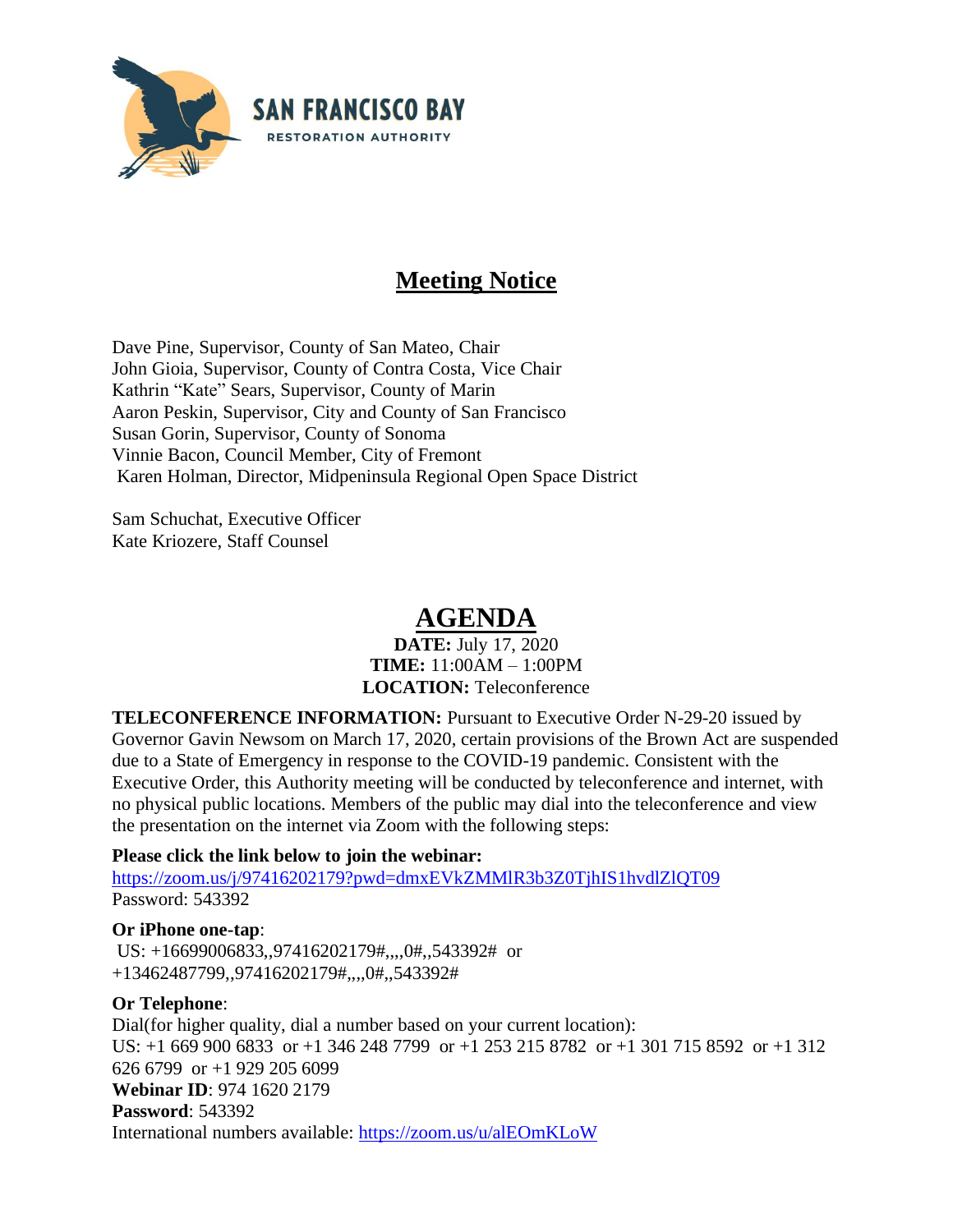Members of the public can make comments during the meeting by using the "Raise Hand" function in Zoom at the appropriate time(s) in the meeting. Public comment will be taken during each agenda item and at the beginning of the meeting on non-agenda items. Additional information on ways to provide public comments on agenda items is available on the Authority's website on the [Meetings tab.](http://sfbayrestore.org/meetings)

# **Call to Order**

- **1. Roll Call**
- **2. Public Comments (Information)**
- **3. Board Member Announcements (Information)**
- **4. Chair's Report (Information)**
- **5. Executive Reports**

# **A. Expenditures under Executive Officer's Delegated Authority**

**Item 5A:** Quarterly Report on Expenditures under Delegated Authority

# **6. Approval of Summary Minutes of May 8, 2020 (Action)**

**Item 6:** Summary Minutes for May 8, 2020

**7. Bay Restoration Series, Workshop #10: 2019 State of the Estuary Report (Information)**

Caitlin Sweeney, Director, San Francisco Estuary Partnership **Item 7:** *State of the Estuary 2019 Update, Executive Summary*

# **Grant Items (Action)**

# **NORTH**

# **8. Suisun Marsh Fish Screen Rehabilitation Project: Phase 1**

Consideration and possible Restoration Authority authorization to disburse up to \$454,624 to the Suisun Resource Conservation District to assess and test repair designs to rehabilitate the Suisun Marsh Essential Fish Screens along Montezuma Slough to ensure resiliency for 5,369 acres of managed wetlands in Suisun Marsh of Solano County. [Karen McDowell]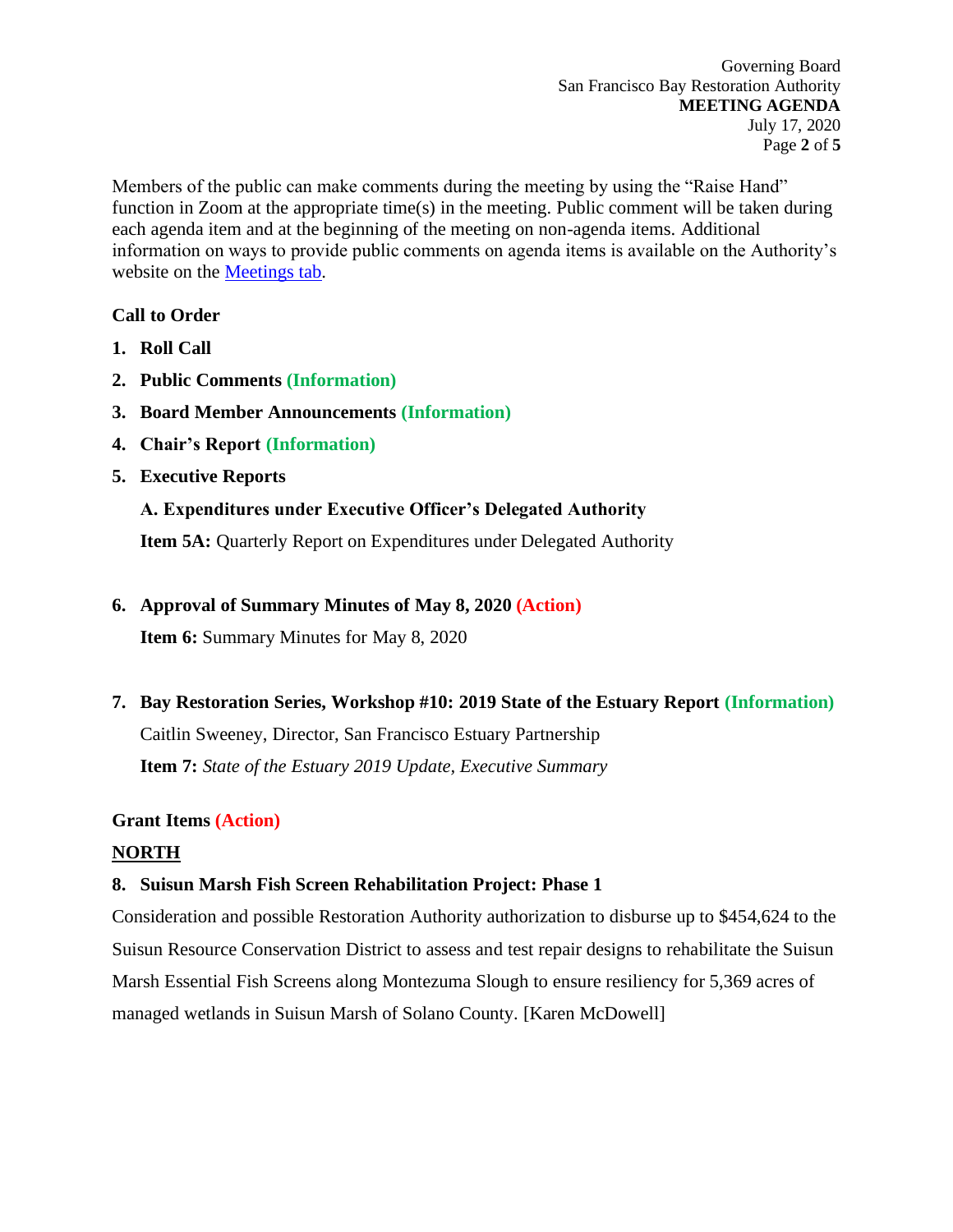Governing Board San Francisco Bay Restoration Authority **MEETING AGENDA** July 17, 2020 Page **3** of **5**

#### **9. American Canyon Wetlands Restoration Plan**

Consideration and possible Restoration Authority authorization to disburse up to \$450,000 to the City of American Canyon to conduct feasibility studies, form a Technical Advisory Committee, prepare a Wetlands Restoration Plan, and prepare a Monitoring Plan. The American Canyon Wetlands Restoration Plan will summarize opportunities for projects that will protect, restore, and enhance wetland and upland habitat along the City's shoreline in Napa County. The feasibility studies will address strategies for flood protection and habitat restoration; opportunities for education, community engagement, and public access; strategies for managing wastewater overflow; and potential impacts of sea level rise to the project area. [Maggie Jenkins]

#### **WEST**

### **10. Heron's Head Park Shoreline Resilience Project: Phase 1**

Consideration and possible Restoration Authority authorization to disburse up to \$297,000 to the Port of San Francisco to implement native plant propagation, revegetation, invasive weed control, and community engagement and job training as part of the Heron's Head Park Shoreline Resilience Project in the City and County of San Francisco. [Marilyn Latta]

#### **11. Approval of Revised Documents for 2020 Grant Round (Action)**

Jessica Davenport, Deputy Program Manager

**Item 11:** Memo on Revised Documents for 2020 Grant Round **Attachment 1:** Resolution 68 Authorizing Release of the Request for Proposals, Grant Pre-Application Form, and Grant Application Form for the San Francisco Bay Restoration Authority's 2020 Grant Round

**Exhibit A:** Draft 2020 Request for Proposals **Exhibit B: Draft Grant Pre-Application Form Exhibit C:** Draft 2020 Grant Application Form **Attachment 2:** Draft 2020 Request for Proposals - Redlined **Attachment 3:** Draft 2020 Grant Application – Redlined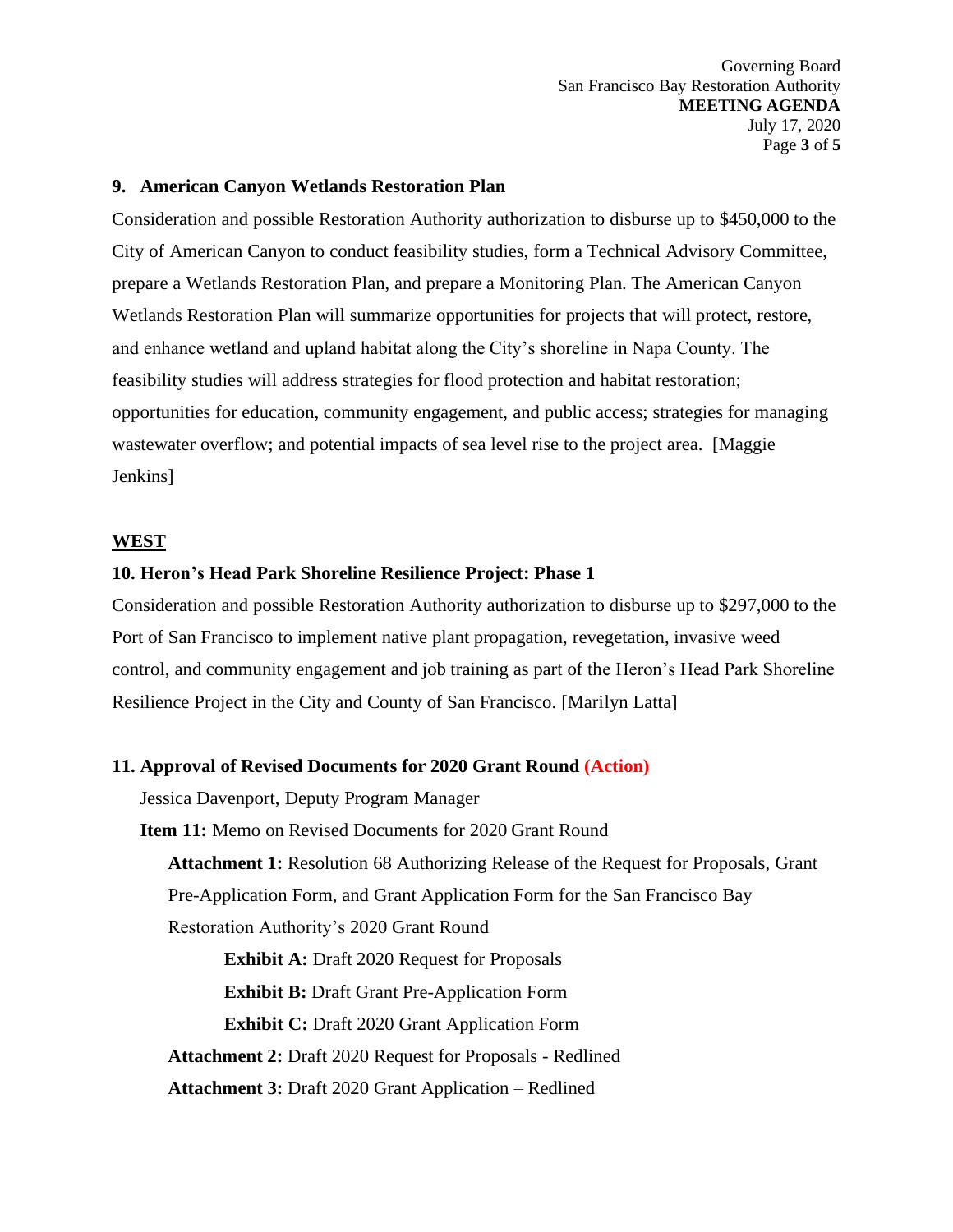Governing Board San Francisco Bay Restoration Authority **MEETING AGENDA** July 17, 2020 Page **4** of **5**

### **12. Community Grants Program (Action)**

Linda Tong, Project Manager

**Item 12:** Community Grants Program Staff Recommendation **Attachment 1:** Resolution 69 to Create a Community Grants Program

**13. Request to Accept Advisory Committee's Recommendations for Implementing Measure AA in a Manner that Benefits Economically Disadvantaged Communities (Action)** Dr. Ana Alvarez, Advisory Committee Vice Chair

**Item 13:** AC Report to the Governing Board on Recommendations **Attachment 1:** Presentation on AC Recommendations **Attachment 2:** Resolution 70 to Accept the Advisory Committee's Recommendations **Exhibit A:** Advisory Committee Recommendations for Implementing Measure AA in a Manner that Benefits Economically Disadvantaged Communities

# **14. Appointment of New Advisory Committee Member (Action)**

Jessica Davenport, Deputy Program Manager

**Item 14:** Resolution 71 to Appoint a New Member to Represent the U.S. Fish and Wildlife Service on the Advisory Committee

### **15. Appointment of New Oversight Committee Member (Action)**

Karen McDowell, Deputy Program Manager **Item 15:** South Bay Seat Application for Oversight Committee **Attachment 1:** Resolution 72 to Appoint a New Member to the Oversight Committee

**16. Update on South Bay Shoreline Project (Information)** Brenda Buxton, Deputy Program Manager Rechelle Blank, Deputy Operating Officer, Santa Clara Valley Water District

# **17. Adjournment**